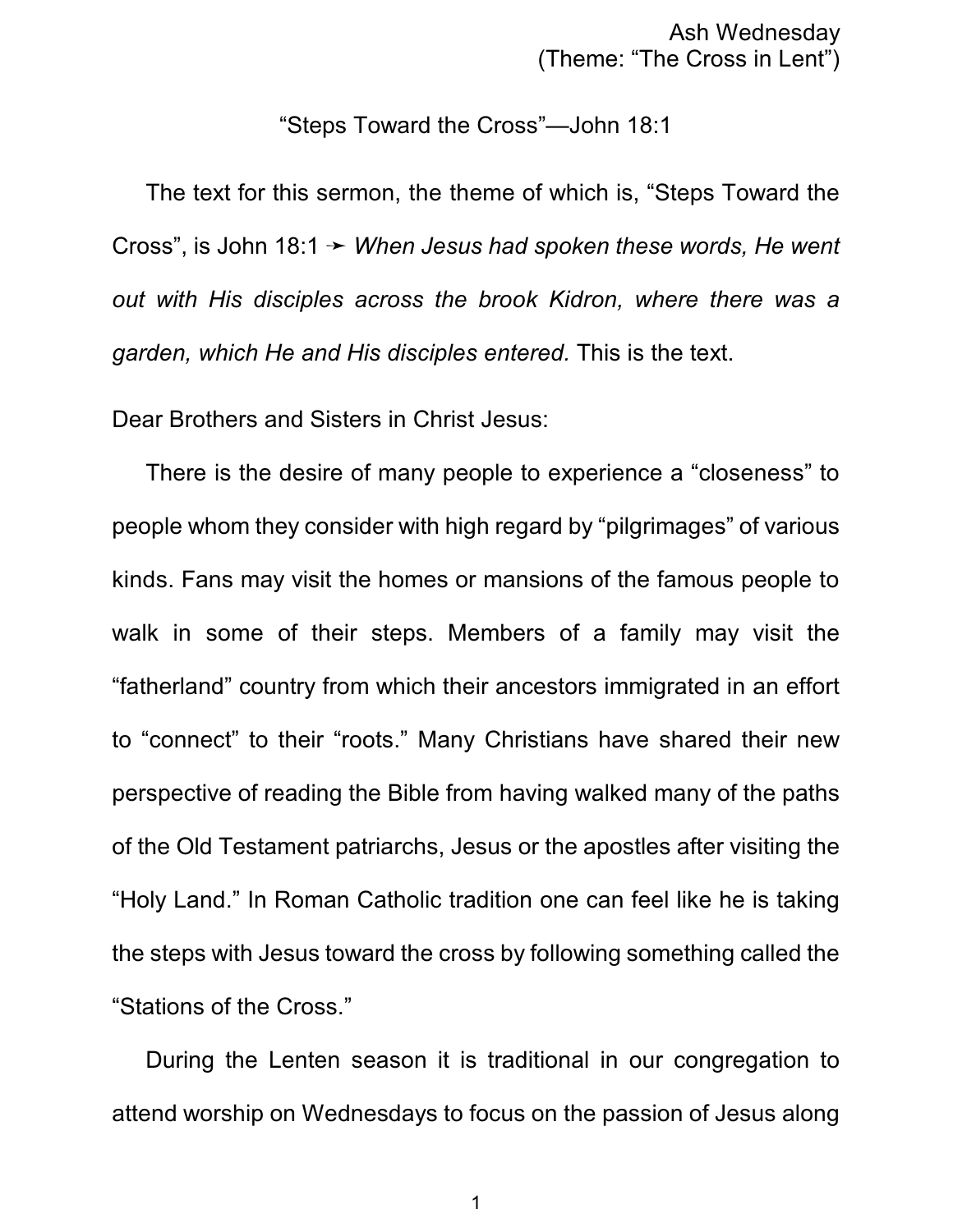with the events leading Him to the cross. As we consider each "step" that Jesus took during His earthly ministry we begin to see that every turn and every move was directed to what He knew for sure was to come His way. Death by crucifixion.

In this text we find Jesus crossing *the brook Kidron*. While one may simply read this verse as just "passing" geographical information, the "steps" Jesus took to cross this brook were very significant. They led Him to that place where another step in fulfilling God's plan of salvation for all mankind would take place—the Garden of Gethsemane. Actually, Jesus was walking into a situation in which there was no escape for Him. According to John 18:3-4 *Jesus* knew *all that would happen to Him* in this place with His betrayal by Judas, taken custody by *a band of soldiers and some officers from the chief priests and the Pharisees*.

All that was taking place actually made no sense to His disciples even as it makes no sense to many onlookers today. Common sense should direct our steps if we are aware of a situation where our life is in danger, moving us to avoid it rather than walk right into it! This confusion haunted them with every step Jesus took as He led His disciple during His earthly ministry. On one occasion all Thomas could say was: *Let us also go, that we may die with Him* (cf. John 11:16)—quite possibly a statement made with the gesture of throwing up the hands in confusion, frustration or even anger!

2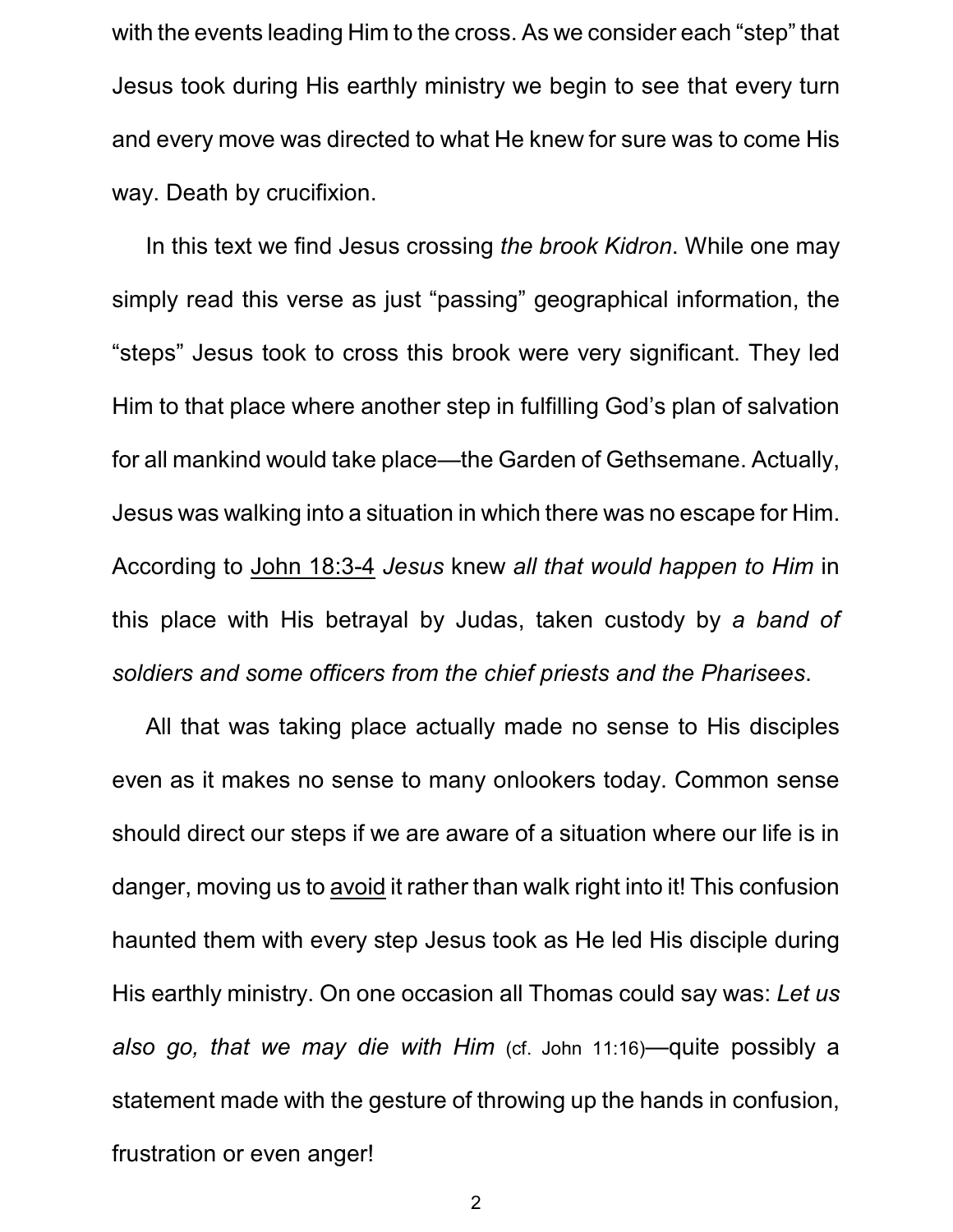Despite the "illogical" movement involved with Jesus' steps toward the cross the Christian is awed by His **willingness** to walk this path. Even though Jesus was the second of the only two perfect men on earth, at any moment He could have chosen to follow the path of the first Adam and given in to the temptation of not obeying His Father's will. I wonder how often people take the steps of Jesus toward the cross for granted. Sometimes we may act as if Jesus was just doing His "job" because it was expected of Him by God's promises and prophecies of the Old Testament Scriptures. However, as true man He faced the same temptation we face—the temptation of failing to "stay the course" of faithfulness to our heavenly Father's will.

Jesus said in John 10:18 → *No one takes* My life *from Me, but I lay it down of My own accord. I have authority to lay it down, and I have authority to take it up again. This charge I have received from My Father.* You can quickly read this statement of Jesus, even thankful that He laid down His life for you and took it up again in His resurrection. But do you consider the full impact of **His choice** in this matter? Betrayed and abandoned by His own disciples; spit upon; mocked and slapped in the face; whipped and nailed to a cross. Philippians 2:8 described Him as **willingly** humbling *Himself by becoming obedient to the point of death, even death on a cross*.

However, such suffering pales in comparison to His real suffering on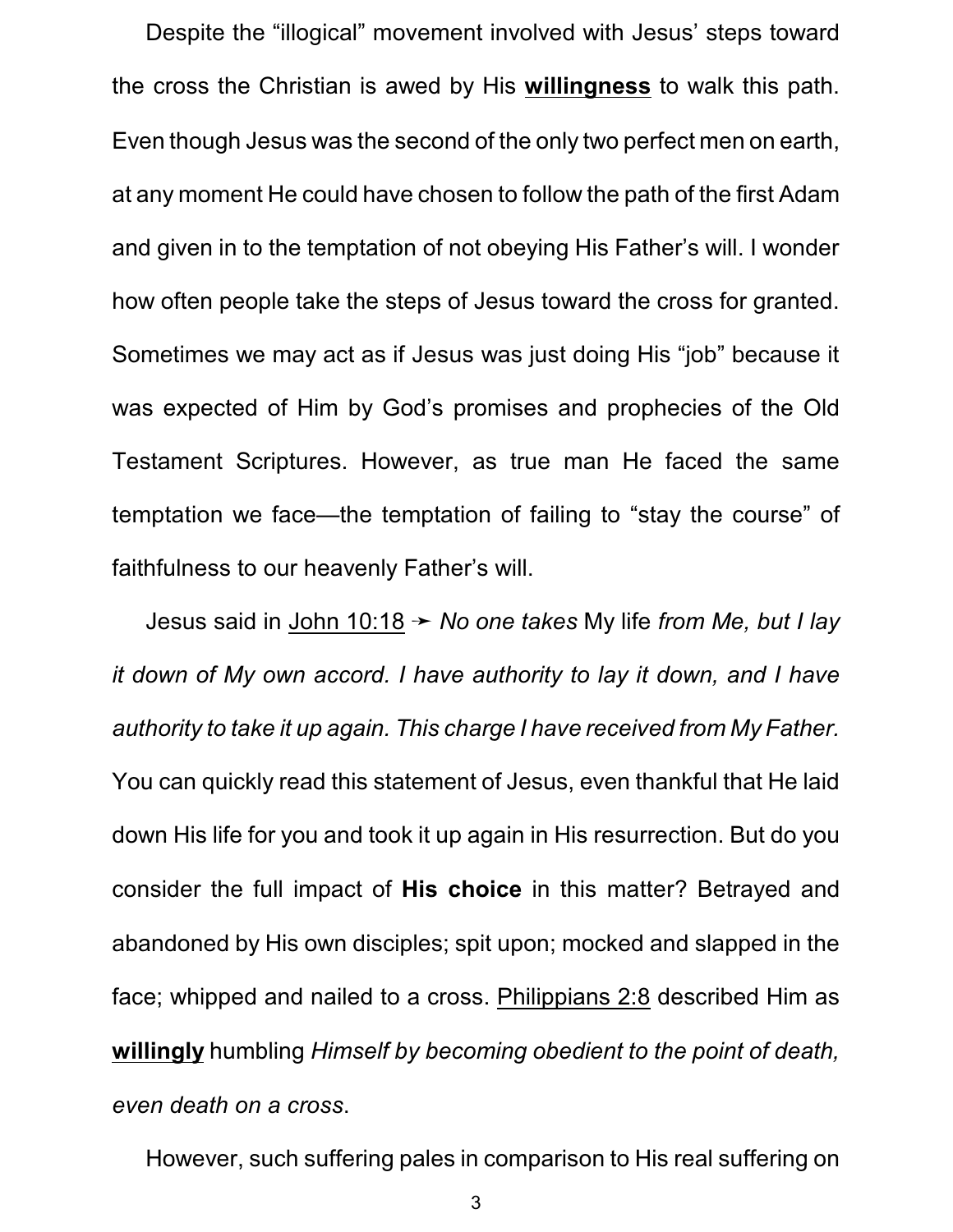the cross—experiencing your hell in the separation and rejection of His Father because your sin was upon Him. The greatest agony of the cross was expressed in His words: *My God, My God, why have You forsaken Me?* Crossing the Kidron brook were actually steps leading Him to hell.

Unfortunately it is easy in our sinfulness to forget that this was something Jesus did **willingly** and act like entitled Christians, thinking that Jesus "owed" us this act of grace. "After all, His whole purpose for coming was to deal with my sin. What else would I expect?" Such an attitude displays itself by ungratefulness and by using our freedom in Christ to indulge in sin with no thought as to it's serious nature which took Jesus to hell. 1 Peter 2:16 tells us to *live as people who are free,*—that is, freed from the power of sin, death and devil through Christ's life, death and resurrection—*live as people who are free, not using your freedom as a cover-up for evil, but living as servants of God*. (cf. Galatians 5:13) We don't abuse grace. We humble receive grace by faith with an undeserving attitude of thankfulness and obedience to Jesus in the steps we walk each day. (cf. Romans 6:1-4)

An amazing thing about our Savior is that He took these steps toward the cross **joyfully!** Amidst all the events connected with Lent and all that awaited Him on the other side of this *brook Kidron*—the agony in Gethsemane; the betrayal by Judas; His unjust trials; the beatings and crown of thorns; the nails and cross; the mocking; and especially the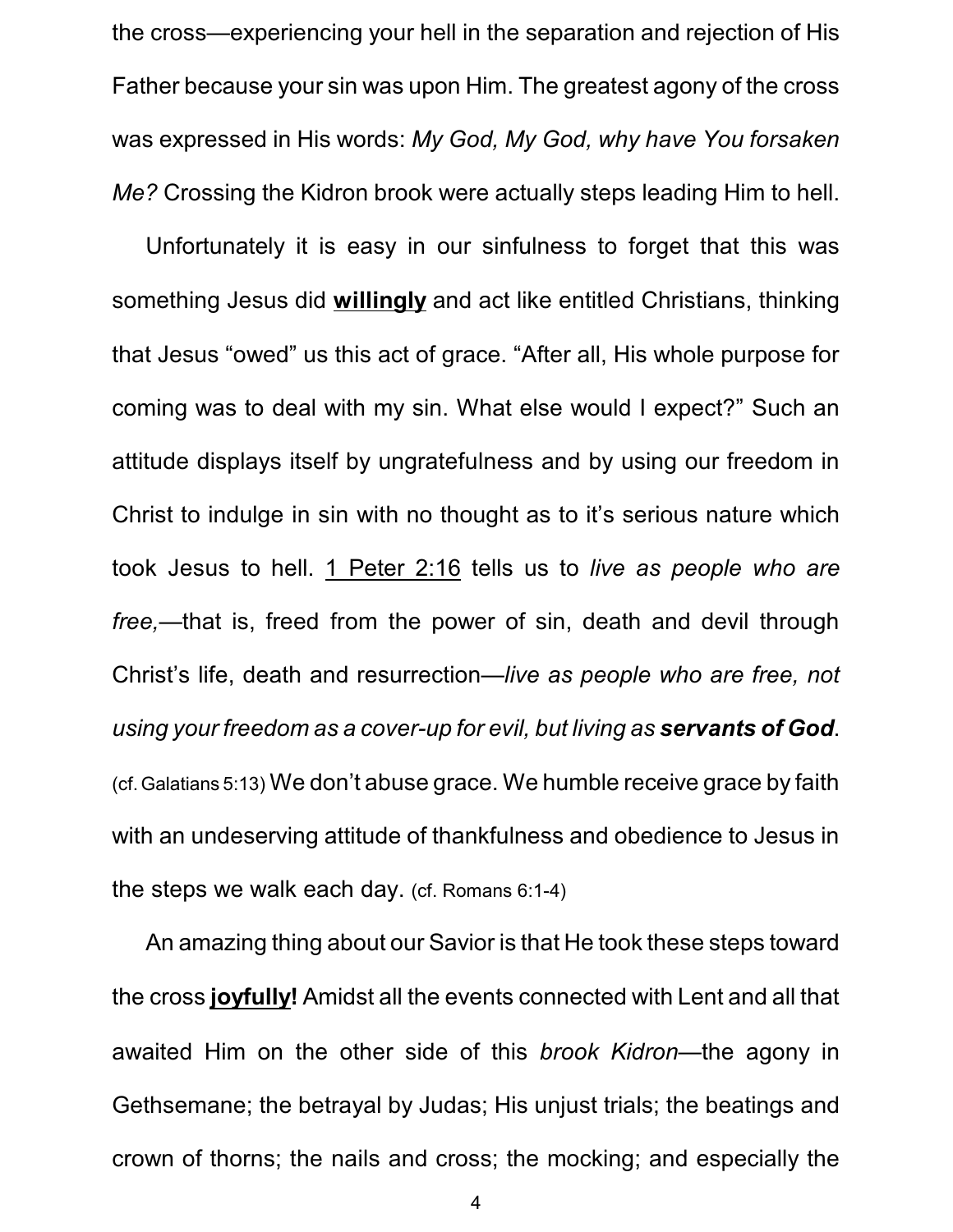pangs of hell itself—it's hard for us to see any joy in Jesus' steps. Yet, Hebrews 12:2 says that *for the joy that was set before Him*, He *endured the cross, despising the shame* of it all. What joy?

You. You are His joy! You are the one for whom He **willingly** took the steps to the cross so that you can be completely forgiven of all sins for all time! *The joy that was set before Him* was making it possible for you to come in humility, repentance and faith in His Person & Work to receive forgiveness, life and salvation, **accomplishing all that necessary for you to have it all!**

Seeing the importance of each step Jesus took toward the cross **willingly for you** brings forth gratitude, reflected in the steps you take to the cross in repentance, empowered by the Holy Spirit to walk away from the cross in faith and good works. It will involve dealing with struggles in sin everyday as you take His cross with you. Jesus said in Luke 9:23 → *If anyone would come after Me, let him deny himself and take up his cross daily and follow Me.* His cross has become your cross by faith. This is why you received the sign of the cross on your forehead and on your heart at your baptism to mark you as one redeemed by Christ, the Crucified. Because you are His joy, His redeemed!

The Holy Spirit empowers you to walk by keeping your eyes, heart and mind focused on Jesus. He gives you perseverance and even a joy

5